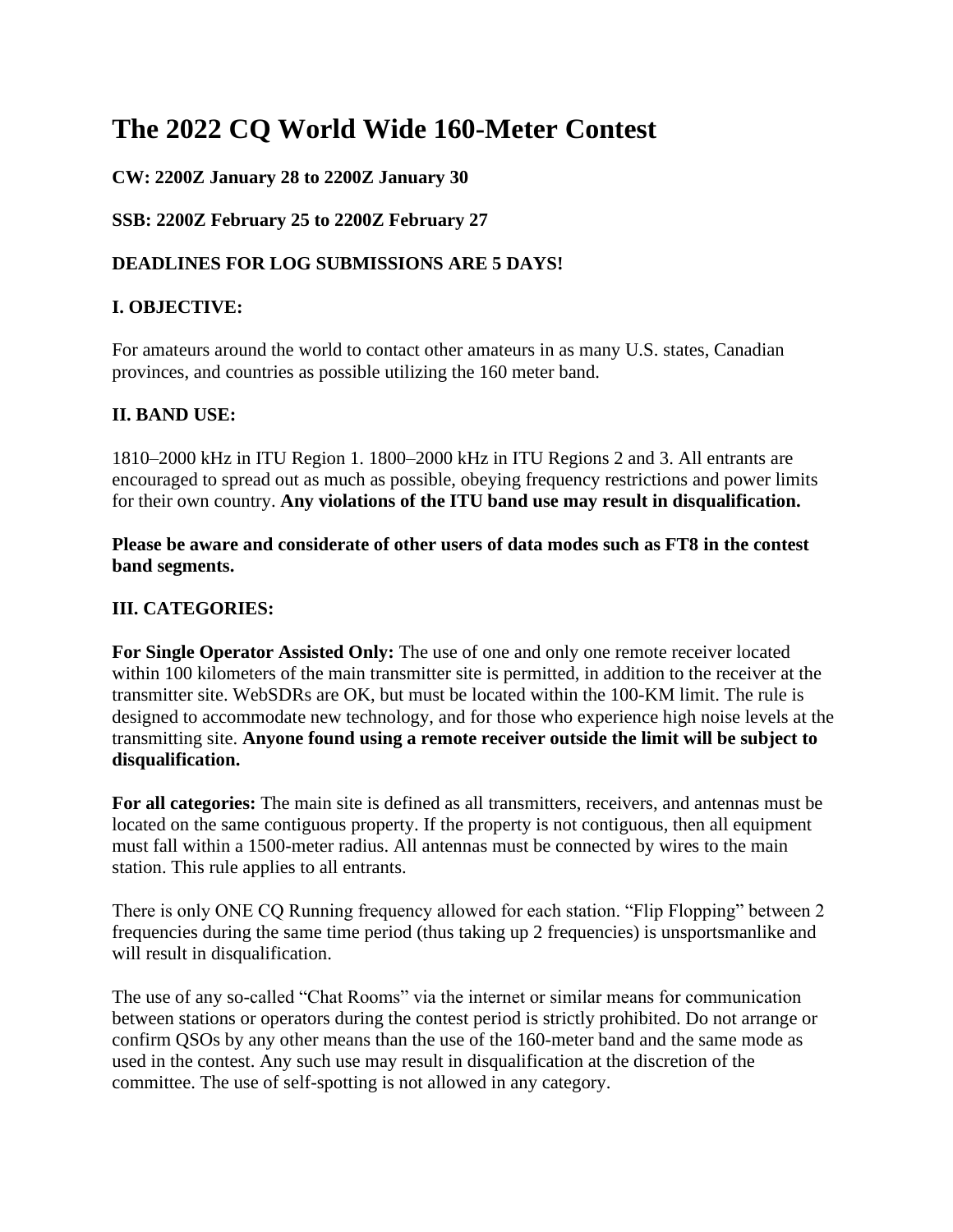**Remote operation for UNASSISTED entries** is permitted under the following conditions:

- The use of any receiver located away from the main site is strictly prohibited.
- The use of a separate receiver at the remote control operator location is strictly prohibited.
- Any receiver not physically located at the main TX site is strictly prohibited. This includes receivers linked via the Internet or RF that are not located at the main TX site.
- If the remotely operated station is located in another DXCC entity, it is required to comply with all local country regulations.

**Operating time: Each contest is 48 hours long and starts at 2200Z.** Single operator stations may only operate 30 out of the 48 hours. Multi-Operator stations may operate 40 hours. Off times must be a minimum of 30 minutes in length for all categories.

**(A) Single Operator:** One person performs all of the operating, logging, and spotting functions. Maximum operating time is 30 hours. **QSO finding assistance is NOT allowed\*** (See definition below). Only one transmitted signal is allowed at any moment in time. Maximum power is **1500 watts** total output.

**(B) Single Operator/Low Power:** Same as (A) with the exception that the output power shall not exceed **100 watts**. Stations in this category compete with other Low Power stations only.

**(C) QRP:** Same as (A) with the exception that the output power shall not exceed 5 watts. Stations in this category compete with other QRP stations only. **Note: All QRP stations may use** *QSO finding assistance***.**

**(D) Single Operator Assisted/High Power:** Same as (A) with the following exceptions: The use of *QSO finding assistance* **IS** allowed. The use of one and only one remote receiver within 100 kilometers of the transmitter site is allowed.

**(E) Single Operator Assisted/Low Power:** Same as (D) with the following exceptions: Output power shall not exceed **100 watts**.

**(F) Multi-Operator: HIGH POWER ONLY.** All rules apply as in Single Op Assisted (**except remote receivers ARE NOT allowed**); however, more than one operator (person) is involved in the operation. Maximum operating time is **40** hours. Only one transmitted signal is allowed at any moment in time. Maximum power is **1500 watts** total output or the output power allowed by your country, whichever is less.

**\*QSO FINDING ASSISTANCE:** The use of any technology or other source that provides call sign or multiplier identification of a signal to the operator. This includes, but is not limited to, use of a CW decoder, DX cluster, DX spotting web sites (e.g., DX Summit), local or remote call sign and frequency decoding technology (e.g., CW Skimmer or Reverse Beacon Network), or operating arrangements involving other individuals.

# **IV. EXCHANGE:**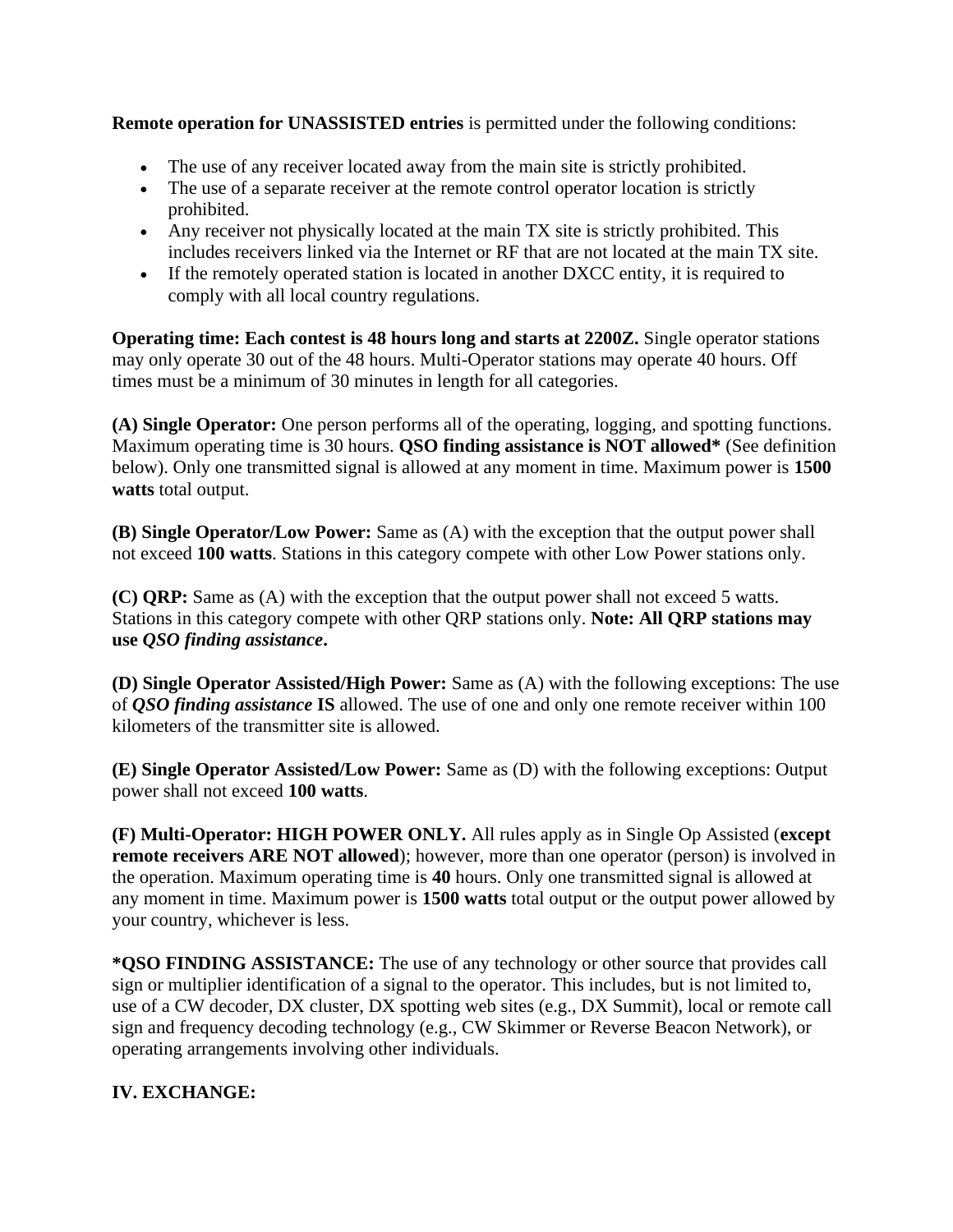RS(T) and state for U.S., province for Canada, and CQ Zone for DX. Note: Zones are location indicators only and do not count for multipliers.

## **V. MULTIPLIER:**

**U.S. States:** (48 contiguous states); U.S. District of Columbia (DC) (1)

**Canadian Provinces:** (14) VO1, VO2, NB, NS, PEI (VY2), VE2, VE3, VE4, VE5, VE6, VE7, VE8 (NWT), VY1 (YUK), VY0. Note VO1 and VO2 are separate due to tradition.

**DXCC plus WAE countries:** WAE: GM/Shetland (Shetland Islands), IG9/IH9 (African Italy – Lampedusa and Pantelleria Islands), IT, JW (Bear Island), TA1 (European Turkey), 4U1VIC (Vienna International Center), Z6 (Kosovo).

#### **VI. POINTS:**

Contacts with stations in own country: 2 points.

Contacts with other countries on same continent: 5 points.

Contacts with other continents: 10 points

Maritime mobile contacts count 5 points. There is no multiplier value for a maritime mobile contact.

#### **VII. SCORING:**

All stations—the final score is the result of the total QSO points multiplied by the sum of all multipliers (states, VE provinces, DX countries).

# **VIII. AWARDS:**

Certificates will be awarded to all entries. They are downloadable and located here: [<https://cq160.com/scores.htm>](https://cq160.com/scores.htm)

Trophies will be awarded for top scorers in many categories. The trophies and donors for all categories can be found here: [https://cq160.com/plaques.htm>](https://cq160.com/plaques.htm)

If you are interested in sponsoring a plaque, please contact us at: <**[questions@CQ160.com](mailto:questions@CQ160.com)**>.

#### **IX. CLUB COMPETITION:**

Any club that submits at least three logs may enter the Club Competition. The name of the club must be clearly identified under club competition on the summary sheet, or summary portion of the Cabrillo log. Please make sure all entrants from your club use the same club name (spelled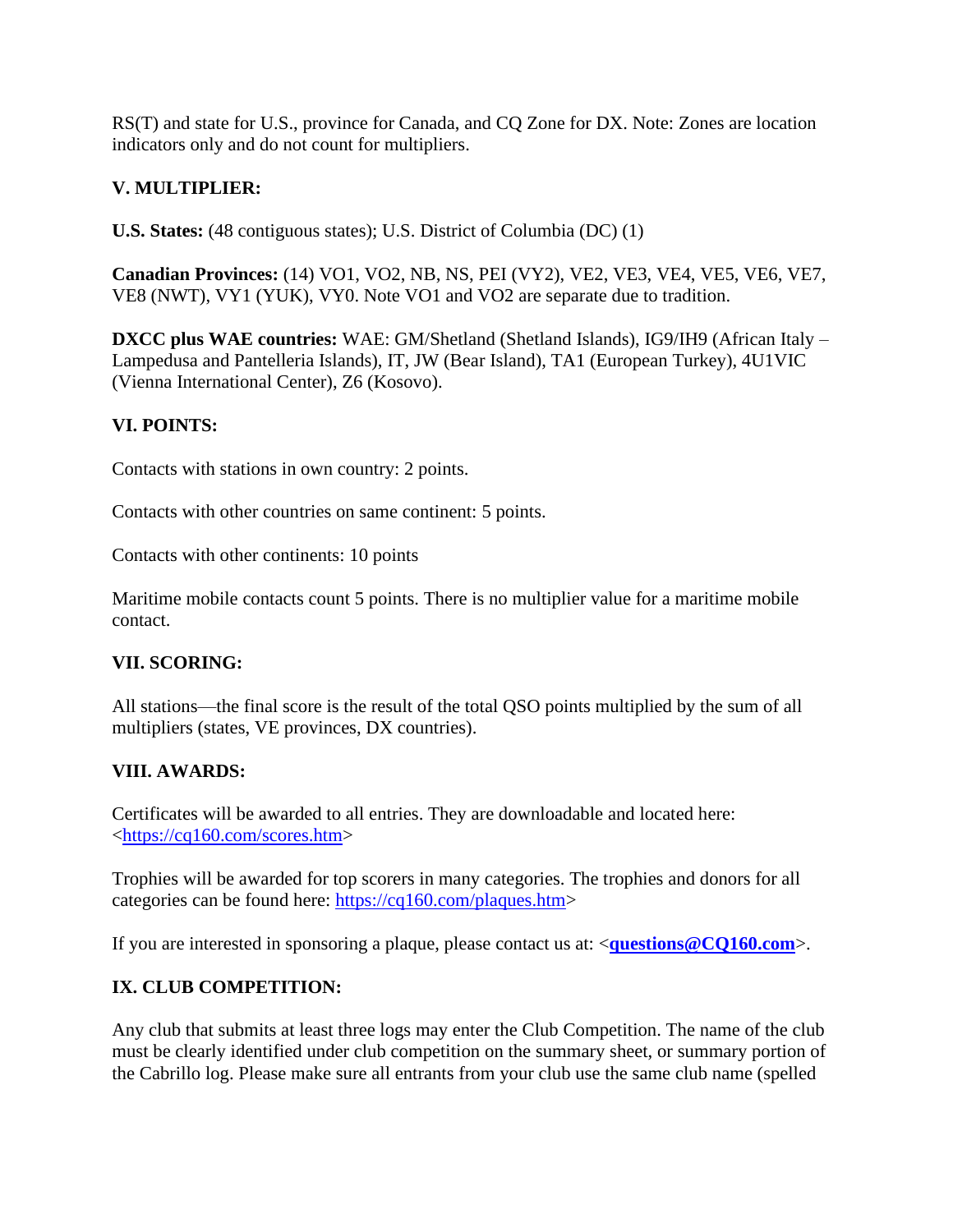the same) in the Cabrillo entry. Most club names can be found here: [<https://cq160.com/clubnames.htm>](https://cq160.com/clubnames.htm)

Non-compliance with this request may result in your score not being credited to your club's entry.

# **X. LOG INSTRUCTIONS:**

#### **The deadline for log submissions is 5 days from the end of the contest.**

**For CW this is 2200z February 4, 2022.**

# **For SSB this is 2200z March 4, 2022.**

The submission of Cabrillo logs is required. Please submit CQ WW 160 Meter Contest logs via the web upload tool found at:<https://cq160.com/logcheck/>

#### **Paper/Disk logs: Paper logs or other formats than Cabrillo are no longer accepted for submission.**

For hardship cases that require more time for log submission, send an e-mail to <**[director@CQ160.com](mailto:director@CQ160.com)**>. We will make every effort to accommodate you if you have a valid reason for delay.

Cabrillo formatted logs are received by a log processing robot. If your log has been submitted correctly, the robot will reply with a confirmation. If there is a problem with your log, the robot will send you an error message containing suggestions for how to fix your log. Read this e-mail carefully. Most log submission problems are minor and can be corrected in one pass. Submit your log as many times as needed. The last submitted log will be the version that counts for your official entry. You can check the status of your log at our web page Log Received tab. **Other inquiries may be sent to [<questions@cq160.com>](mailto:questions@cq160.com).**

# **XI. PENALTIES AND DISQUALIFICATION:**

Logs will be cross-checked and penalties will be applied at the committee's discretion for contacts determined to be bad or busted. The bad QSO is removed and a penalty of two more equivalent QSOs is applied to the points only. No penalty should be applied for unique QSOs unless they are deemed excessive. A log may be disqualified for violation of amateur radio regulations, unsportsmanlike conduct, or claiming excessive unverified contacts.

Report file outputs showing final score calculations will be available for all entrants after the results are published. The decisions of the CQ WW 160 Contest Committee are final.

# **XII. DECLARATION:**